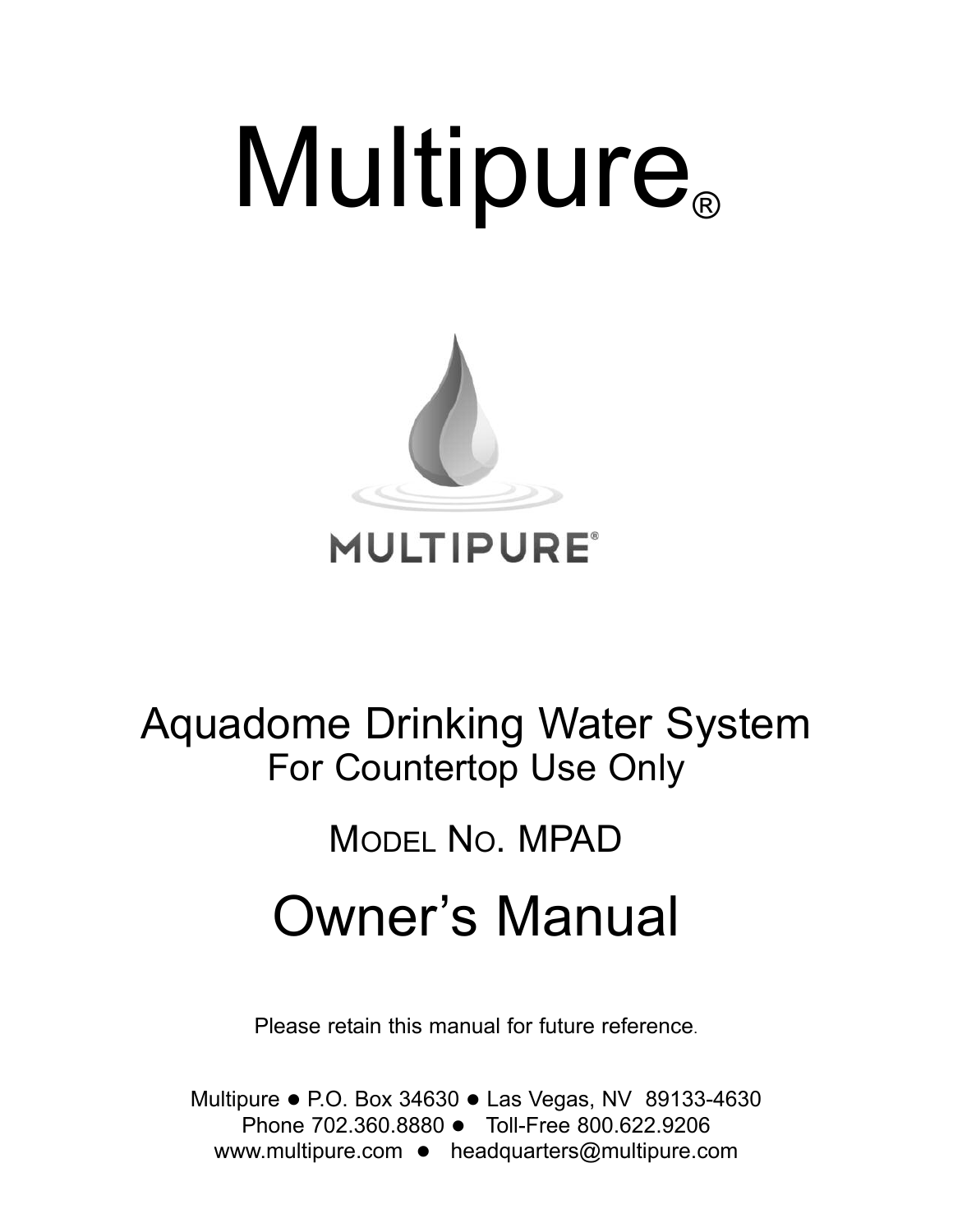#### **Multipure Drinking Water Systems**

Thank you for selecting a Multipure Drinking Water System to meet your need for quality drinking water. You have acquired one of the finest drinking water treatment devices available for the reduction of a wide array of contaminants. We are confident that your Multipure System will make a difference in your life. Thank you for your business.

#### **Table of Contents**

| <b>About</b> |                                                                                                                                                                                                                                                                                        | 3                                          |
|--------------|----------------------------------------------------------------------------------------------------------------------------------------------------------------------------------------------------------------------------------------------------------------------------------------|--------------------------------------------|
|              | <b>Before You Begin</b>                                                                                                                                                                                                                                                                | 3                                          |
|              | <b>Specifications</b>                                                                                                                                                                                                                                                                  | 3                                          |
|              | <b>Installation Overview and Part Numbers</b>                                                                                                                                                                                                                                          | 4                                          |
| 1.           | <b>Installation</b><br>1.1: Inspect Your Drinking Water System<br>1.2: Connect the Hose to the Housing<br>1.3: Connect the Hose and Diverter Valve to the Faucet<br>1.4: Disconnecting the Hose and Diverter Valve<br>(when replacing hose)<br>1.5: Prepare Your Drinking Water System | 4<br>5<br>$5-6$<br>6<br>6                  |
| 2.           | <b>Operation</b><br>2.1: Operating Your Drinking Water System                                                                                                                                                                                                                          | 6                                          |
| 3.           | <b>Maintenance</b><br>3.1: Regarding Filter Capacity<br>3.2: Removing the Old Filter<br>3.3: Installing the New Filter<br>3.4: Drinking Water System Will Be Unused for More than 10 Days 8<br>3.5: Flushing / Disinfecting the System                                                 | 7<br>$\overline{7}$<br>$\overline{7}$<br>8 |
| 4.           | <b>Additional Information</b><br>4.1: Warranty<br>4.2: Performance Certifications<br>4.3: Performance Data Sheet<br>4.4: California Certification<br>4.5: Troubleshooting<br>4.6: Frequently Asked Questions                                                                           | 8<br>9<br>$10 - 12$<br>13<br>14<br>15      |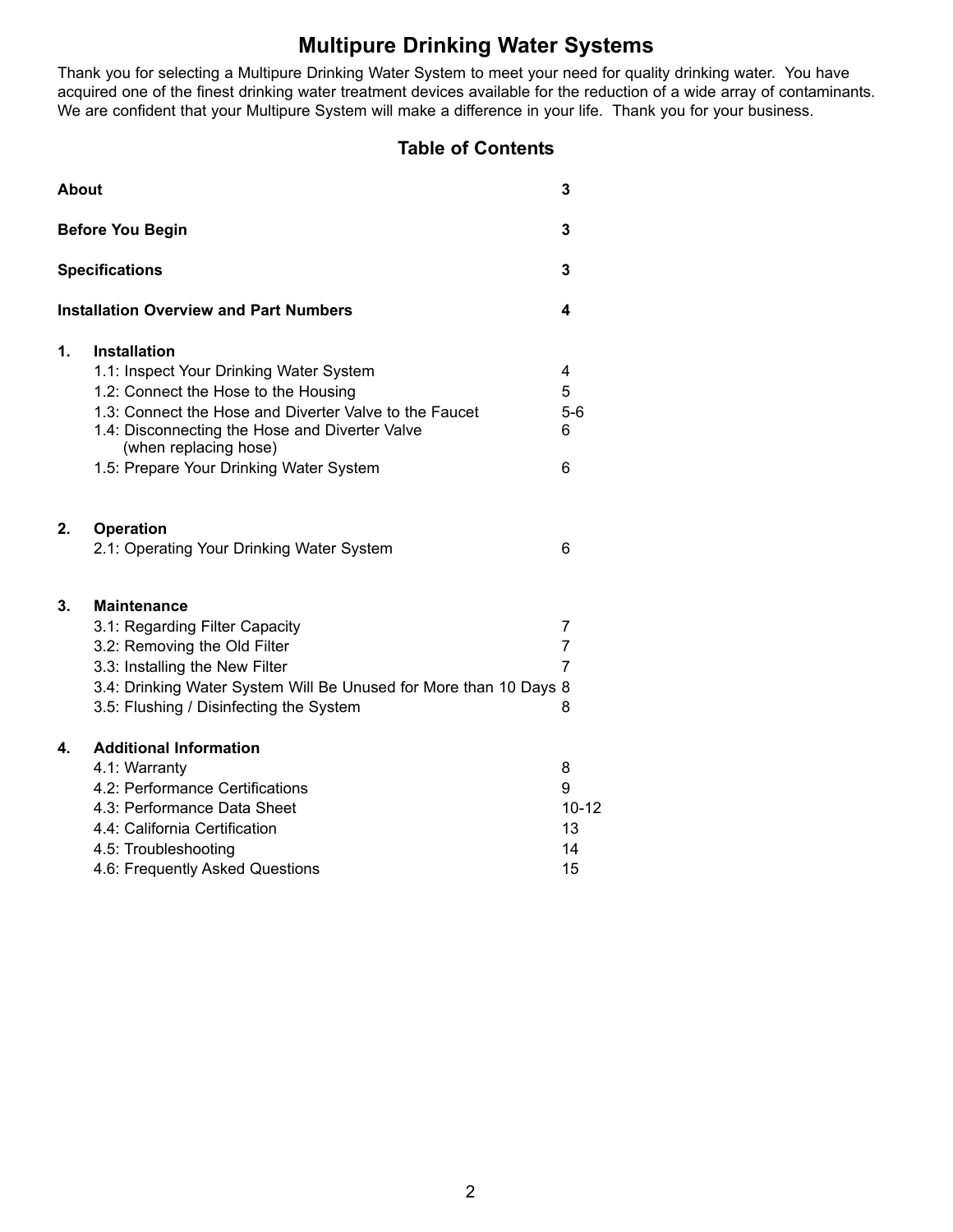#### **About the Aquadome Drinking Water System**

- The Multipure Aquadome Drinking Water System (Model# MPAD) is designed for use on the countertop next to the sink. It connects to the existing faucet with a diverter valve that allows free selection between filtered and unfiltered water.
- The Aquadome includes all the accessories and fittings required for installation.
- If installation or operation assistance is required, please contact your Multipure Independent Distributor. If the Independent Distributor is unavailable, please contact Multipure Customer Service at 1.800.622.9206.

#### **Before You Begin**

Multipure Drinking Water Systems (DWS) have been extensively tested and certified by NSF International to provide the highest level of assurance that the device will perform as claimed. Please read this manual before proceeding with the installation and use of your system. Installation, operation, and maintenance requirements are essential to the performance of your system – failure to follow any instructions or operating parameters contained herein may lead to product damage or product failure.

- Replacement filters can be purchased directly from Multipure. For the latest prices, please visit our website at http://www.multipure.com/store/.
- Actual filter life depends on the amount of water used and the level of impurities in the water. *See 3.1: Regarding Filter Capacity* for additional details.
- Multipure Drinking Water Systems are not intended for use with microbiologically unsafe water or non-municipally-treated water. Systems certified for cyst reduction may be used on disinfected waters that may contain filterable cysts. *See 4.6: Frequently Asked Questions* for additional details.
- Do not allow water to freeze in the system. If the system is exposed to freezing temperatures, drain water from the system and remove the filter. Allow the filter to thaw before replacing and reusing.
- Do not allow water to sit in the system for extended periods of time (e.g., 10 days or more) without use. *See 3.4: If Your Drinking Water System Will Be Unused for More than 10 Days* for additional details.
- To dispose of the used filter, remove it from the housing and place in normal refuse. Filters disposed in a normal landfill will not release any chemical contaminants and may continue to adsorb additional contaminants in the landfill.
- Check for compliance with any state or local laws and regulations before use.

#### **Specifications**

|                                | <b>Aquadome Model</b>                   |
|--------------------------------|-----------------------------------------|
| Model Numbers                  | MPAD                                    |
| Approximate Filter Capacity    | 750 gallons                             |
| Replacement Filter Type        | CB6AD                                   |
| Approximate Flow Rate @ 60 psi | $0.75$ gpm                              |
| Housing Composition            | Polypropylene                           |
| Rubber Items                   | Nitrile                                 |
| Inlet                          | 3/8" stem                               |
| Outlet                         | 1/4" stem                               |
| Maximum Working Pressure       | 100 psi/7.0 kg/cm2                      |
| Minimum Working Pressure       | 30 psi/2.1 kg/cm2                       |
| Maximum Operating Temperature  | 100° F / 38°C - for cold water use only |
| Minimum Operating Temperature  | 32°F / 0°C - for cold water use only    |
| Particle Retention Size        | sub micron (0.5 micron)                 |
| Certified by:                  | NSF International                       |

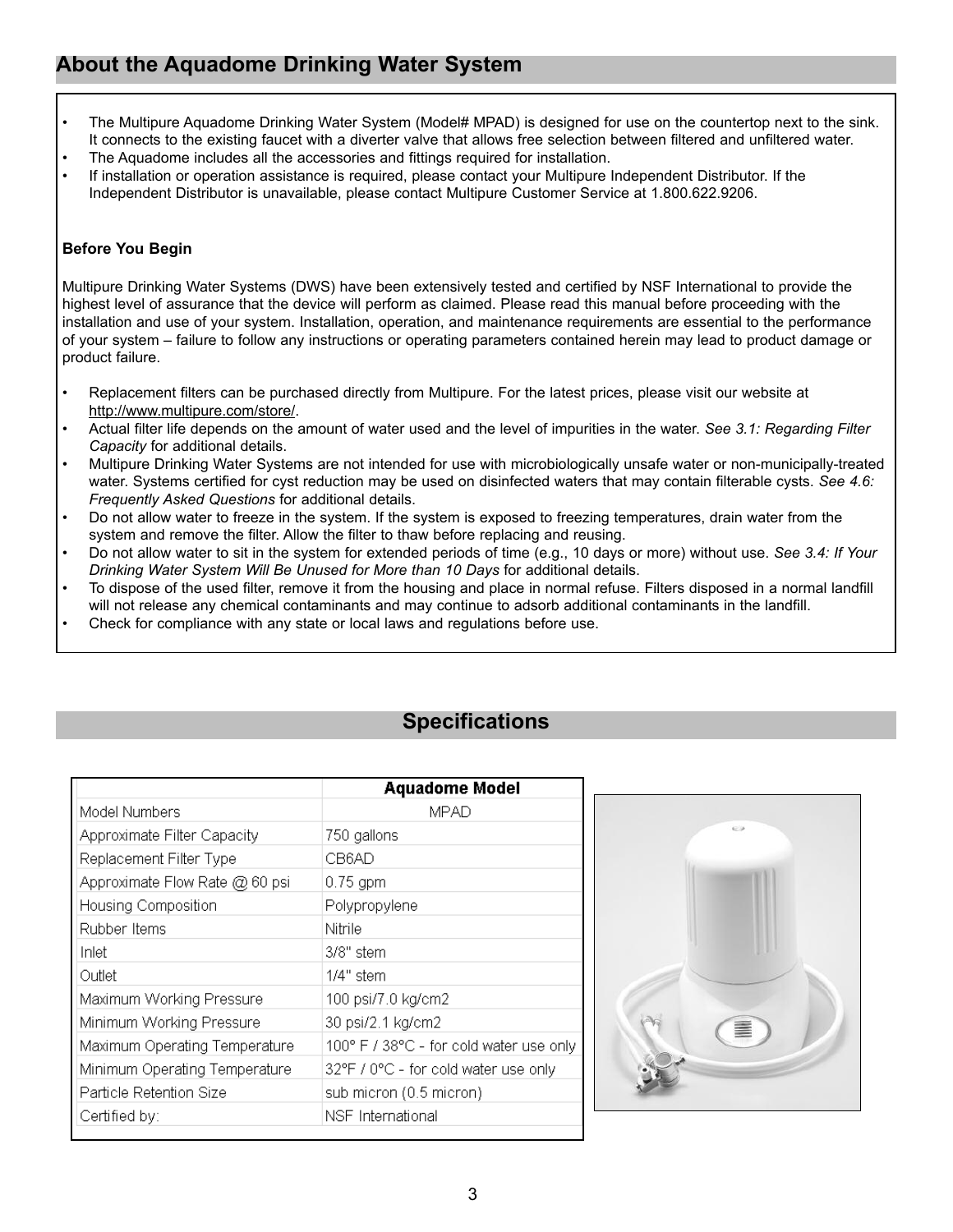#### **Installation Overview & Part Numbers**



| 1.             | 800-50-3201  | <b>Housing Top</b>                    |
|----------------|--------------|---------------------------------------|
| 2 <sub>1</sub> | CB6AD        | <b>Filter Cartridge</b>               |
| 3 <sub>1</sub> | <b>MC357</b> | <b>Black Gasket</b>                   |
| $4_{-}$        |              | 800-51-3201 Housing Bottom            |
|                |              | 5. MC6500ASBL Hose and Diverter Valve |
| 6.             | MC008        | Hand Tool                             |
|                | 7. MC700     | 4 Standard Adapters*                  |
|                |              | (shown on page 5)                     |
|                |              |                                       |

**Part Numbers**

*\* Adapters are not included as part of the NSF Unit Certification.*

#### **I. Installation**

#### **1.1: Inspect Your Drinking Water System**

NOTe: The filter cartridge is factory-installed inside the unit housing. The Aqua Dome unit is for countertop use only.

- 1. Inspect your DWS to confirm that it has been received in good condition and that all parts are included.
- 2. Determine a countertop location for system placement, factoring in distance to the faucet for diverter valve and hose connection.
- 3. Inspect the system housing to confirm that the housing top and bottom are securely connected.
	- a. With the system sitting upright, slide the hand tool over the top so that the ridges on the tool fit into the grooves on the housing top.
	- b. While holding the system base in place, firmly turn the hand tool clockwise to tighten the housing top.

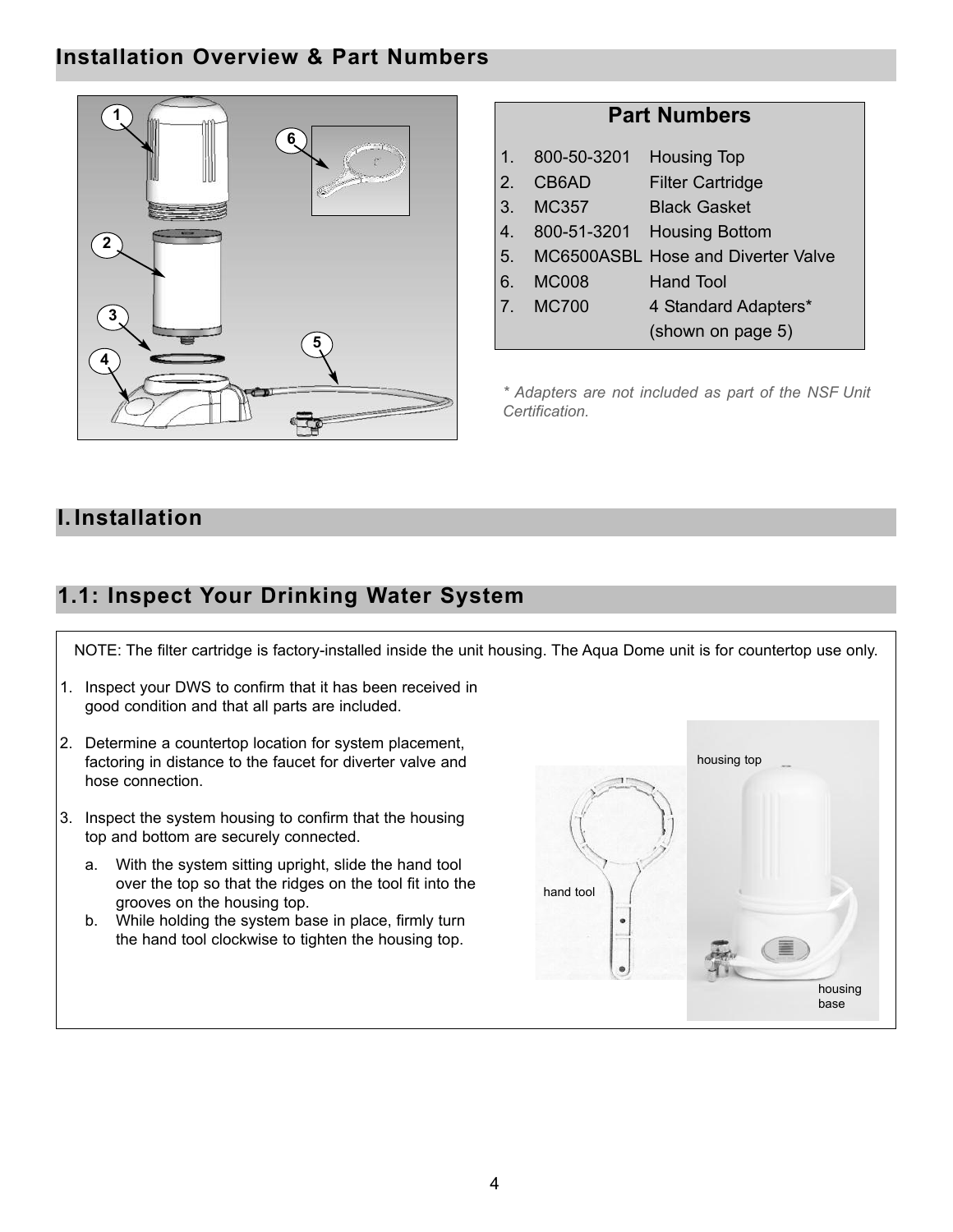#### **1.2: Connect the Hose to the Housing**

NOTe: The Aqua Dome comes with a diverter valve and hose that connects the drinking water system to your faucet.

- 1. On the diverter valve and hose, locate the two stems at the end of the hose opposite the diverter valve. Identify the large stem (Inlet Stem) and small stem (Outlet Stem).
- 2. On the DWS, locate the two ports on the bottom rear of the system housing. Identify the lower, large port (Inlet Port) and upper, small port (Outlet Port).
- 3. Insert the Inlet Stem into the Inlet Port by slowly pushing the stem straight into the port as far as possible. Confirm the connection by pushing the stem in again.
- 4. Insert the Outlet Stem into the Outlet Port by slowly pushing the stem straight into the port as far as possible. Confirm the connection by pushing the stem in again.

#### **1.3: Connect the Hose and Diverter Valve to the Faucet**

- 1. Remove the aerator or screen (if present) from the end of the faucet. If facing the open end of the spout, rotate the aerator counter-clockwise to loosen and remove.
- 2. Attach the diverter valve directly to the faucet spout. If the threads of the diverter valve do not match the threads of the faucet, use one of the included faucet adapters to connect the diverter valve and faucet. If facing the open end of the spout, rotate the diverter valve and/or adapter clockwise to tighten.

**NOTE:** When using a faucet adapter, the rubber washer in the adapter always faces up toward the faucet.

a. If Your Faucet Has an Outside Thread (male connector):

For many faucets with an outside thread, the diverter valve can attach directly to the faucet. If the diverter valve is too small to attach to the faucet, attach the inside thread (female connector) adapter, part# MC106, to the faucet, and then attach the diverter valve to the adapter.

b. If Your Faucet Has an Inside Thread (female connector):

The diverter valve cannot directly connect to a faucet with a female connector. Attach one of the outside thread (male connector) adapters, part# MC107 or part# MC108, to the faucet, and then attach the diverter valve to the adapter. MC107 is designed to fit larger faucets, and MC108 is designed to fit smaller faucets.

- c. If Your Faucet Requires More Room for the Diverter Valve Connection: Some faucets, particularly sprayer hose faucets, require additional room for the diverter valve connection. If this applies, attach the long adapter, part# MC257, to the opening of the faucet spout/sprayer, and then attach the diverter valve to the adapter. The DWS may need to be repositioned on the sink to allow enough room for sprayer faucet use.
- d. If the Adapters Do Not Fit Your Faucet:

Although the adapters included with your DWS allow connections with many standard faucets, they do not cover every type of available faucet connection. If none of the adapters allow the diverter valve to connect to your faucet, please contact Multipure Customer Service at 1.800.622.9206, ext. 175, to request either part# MC109 or part# MC719 as possible adapter solutions.



Diverter Valve Attachment Diverter Valve Attachment



with adapter







Many installations do not require an adapter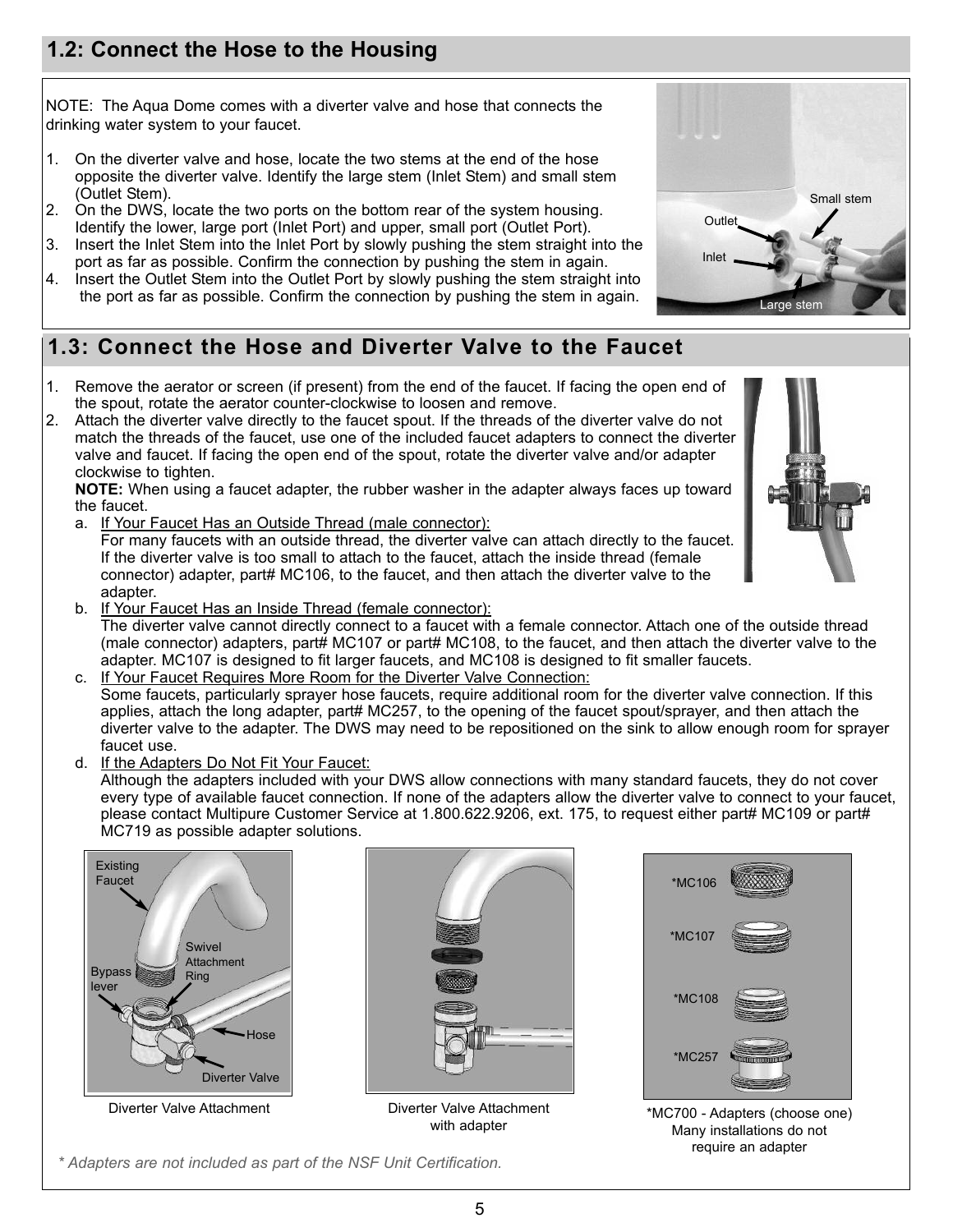#### **1.3: Connect the Hose and Diverter Valve to the Faucet (continued)**

- 3. When connected properly, the hose from the diverter valve should lead toward the back of the faucet and sink.
- 4. The diverter valve features a bypass lever with a button on the left and right sides of the diverter valve. Press the left button to bypass the DWS and select the unfiltered water spout (larger opening). Turn on your faucet to let unfiltered water flow out of the diverter valve and to make sure that the diverter valve is properly connected.
- 5. Turn off the faucet.

#### **1.4: Disconnecting the Hose and Diverter Valve (when replacing hose)**

**Follow these instructions when you are replacing the hose and diverter valve.**

**NOTE: Do not forcefully pull the connectors out, this will cause damage to the housing base. Ensure the system is depressurized before removing fittings.**

- 1. To disconnect the hose, you will need to release the small and large stem from the housing base (see Fig. A).
	- a. Push in the collet against the tube stop (center of the fitting). With the collet held in this position the tubing/stem can be removed. Repeat for both tubes.
- 2. Proceed with installing new hose to the housing (on previous page). Fig. A

#### **1.5: Prepare Your Drinking Water System**

- 1. Using a paper towel or cloth, dry off all connections and the DWS housing.
- 2. Make sure that all connections are tightly secured.
- 3. Purge any air from the unit.
	- a. Turn the DWS housing upside down, and then turn on the faucet.
	- b. Press the right button on the diverter valve to select the filtered water spout. The water will flow through the DWS and emerge from the smaller opening on the diverter valve.
	- c. Allow water to flow through the DWS and filtered water spout for one minute.
	- d. Press the left button to select the unfiltered water spout, and then turn off the faucet.
- 4. Turn the DWS right side up and place it on the counter.
- 5. Make sure that all connections are tightly secured and that there are no leaks.
- 6. Turn on the faucet and press the right button to selected the filtered water spout.
- 7. Allow water to flow through the DWS and filtered water spout for approximately
- 30 minutes. This will flush the filter and charge the carbon.
- 8. Press the left button to select the unfiltered water spout.
- 9. Turn off the faucet.
- 10. Check all connections to make sure that there are no leaks.



**bypass lever**





#### **2. Operation**

#### **2.1: Operating Your Drinking Water System**

- 1. For unfiltered water, press the left button on the diverter valve. Water from the faucet will emerge from the unfiltered water spout.
- 2. For filtered water, press the right button on the diverter valve. Water from the faucet will flow through the DWS before emerging from the filtered water spout.

#### **If you have any questions regarding the installation of your countertop unit, call Multipure:**

**Customer Service Department 7251 Cathedral Rock Drive, Las Vegas, NV 89128 702.360.8880 phone \* 800.622.9206 toll-free \* 702.360.8575 fax email: custsvc@multipure.com \* www.multipure.com**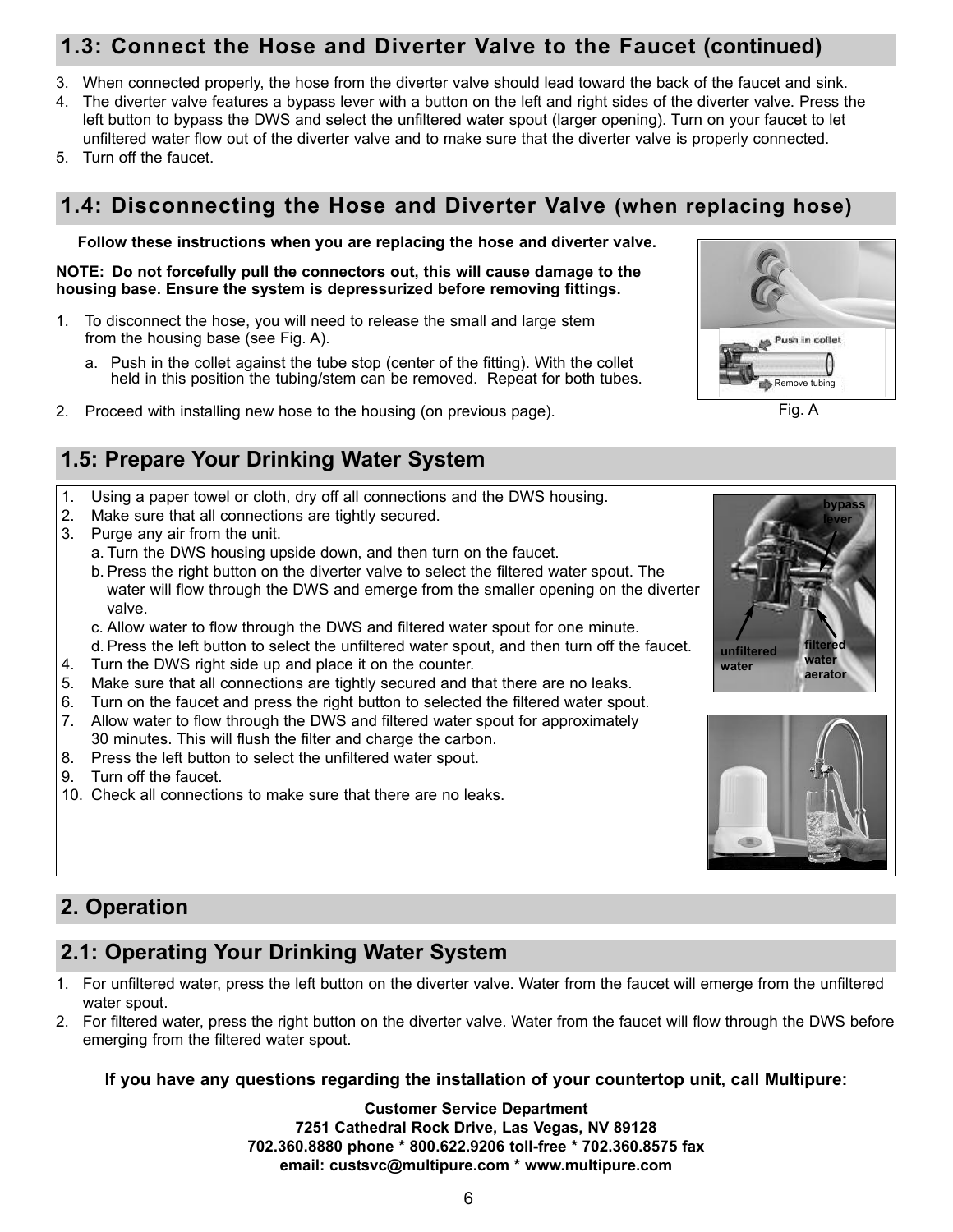#### **3.1: Regarding Filter Capacity**

- 1. exact filter capacity varies in proportion to the amount of water used and the level of impurities in the water being processed. For contaminants reduced through physiochemical adsorption, the filter capacity is 750 gallons. For contaminants reduced through mechanical filtration, capacity claims are inapplicable due to broad variations in the quality and quantity of physical matter in the drinking water. Excessive physical matter will cause the DWS to clog, diminishing flow rate but reducing the contaminants from the resultant water stream.
- 2. For optimum performance and to maintain the lifetime warranty on your system housing, it is essential that the filter be replaced when the first of the following occurs: a. annually, b. when the system reaches its rated capacity, c. when the flow rate diminishes, or d. when the filter becomes saturated with bad tastes and/or odors.

#### **3.2: Removing the Old Filter**

- 1. Before opening the DWS housing, place the system either on a folded towel, in a basin or other container, or in the sink.
- 2. With the faucet off, press the right button on the diverter valve to select the filtered water spout and flush water out of the DWS.
- 3. When the flow of water stops, press the left button on the diverter valve to stop the filtered water spout.
- 4. With the system sitting upright, slide the hand tool over the top so that the ridges on the tool fit into the grooves on the housing top.
- 5. Holding the base steady, use the hand tool to turn the DWS counterclockwise to loosen.
- 6. Once the top is loose, you can complete rotating it counter-clockwise by hand.
- 7. Once unscrewed, lift the housing top off of the base, leaving the black gasket on the bottom of the base.
- 8. Remove the old filter cartridge from the base by pulling it upward and slightly twisting until it is released from the base.
- 9. Dispose of the old filter in your waste container.
- 10. Rinse out the inside of the system housing, hand washing if necessary.

#### **3.3: Installing the New Filter**

- 1. If you have not done so already, remove the plastic wrapper and instruction wrap from around the new filter.
- 2. Insert the new filter in the center port of the housing base, twisting slightly. Push straight down on the filter to ensure that it is firmly in place.
- 3. Place the housing top over the filter and back onto the base. Turn it clockwise to tighten.
- 4. If necessary, use the hand tool to further tighten the housing top to the base, turning it clockwise while holding the base steady.
- 5. *Proceed to 1.5: Preparing Your Drinking Water System* to complete the installation.













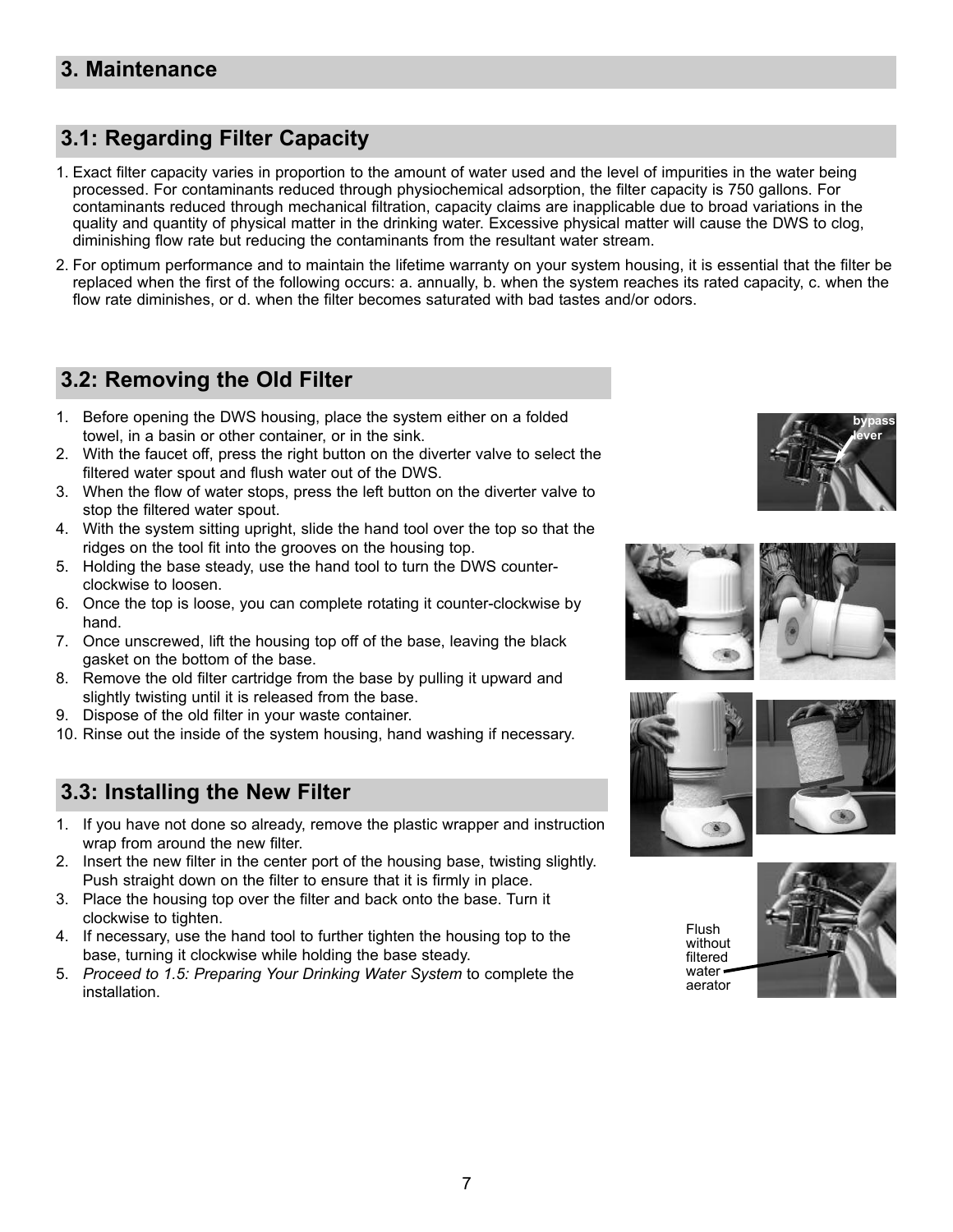#### **3.4: If Your Drinking Water System Will Be Unused for More than 10 Days**

To prevent the water sitting in the system from stagnating and becoming contaminated, flush the system and remove the filter if it will be unused for more than 10 days.

- 1. With the faucet off, press the right button on the diverter valve to select the filtered water spout and allow water to flow out of the DWS.
- 2. When the water flow stops, press the left button on the diverter valve.
- 3. Unscrew the housing top from the DWS by rotating it counter-clockwise.
- 4. With the housing top removed, pull out the filter cartridge and set it on a cloth or paper towel to dry.
- 5. Pour out any remaining water from the bottom half of the system housing.
- 6. Reconnect the top half of the system housing by rotating it clockwise.
- 7. To resume normal use of the DWS, proceed to *1.5 Prepare Your Drinking Water System.*

#### **3.5: Flushing / Disinfecting the System**

If your DWS is left unused for more than 10 days with the filter and water inside, the stagnant water and system may become contaminated. Before it can be reused, the system must be flushed and disinfected, and the filter must be replaced.

- 1. With the faucet off, press the right button on the diverter valve to select the filtered water spout and allow water to flow out of the DWS.
- 2. When the flow of water stops, press the left button on the diverter valve.
- 3. Unscrew the housing top from the DWS by rotating it counter-clockwise.
- 4. With the housing top removed, pull out the filter cartridge and dispose of it in your refuse.
- 5. Clean and rinse out the inside of the system housing.
- 6. Add 5 to 7 drops of bleach to the bottom half of the housing.
- 7. Reconnect the top half of the housing without a replacement filter installed.
- 8. Turn the DWS housing upside down, and then turn on the faucet.
- 9. Press the right button on the diverter valve to select the filtered water spout and allow the water and bleach to fill up the DWS.
- 10. Once water begins to flow, press the left button to stop the filtered water spout.
- 11. Turn off the faucet.
- 12. Turn the DWS housing right side up and let the unit soak for at least 30 minutes.
- 13. After 30 minutes, with the faucet off, press the right button on the diverter valve to select the filtered water spout and flush the water and bleach out of the system.
- 14. When the flow of water stops, open, clean, and rinse out the inside of the system housing.
- 15. *Proceed to 3.3: Installing the New Filter* to install the new filter and initialize the system.

#### **4. Additional Information**

#### **4.1: Warranty**

- **Multipure 90-Day Guarantee:** Multipure is confident in the performance of its Drinking Water Systems (DWS). If you should find this Drinking Water System unsatisfactory, let us know within 90 days of purchase for a prompt exchange or refund.
- **Multipure Warranty:** Multipure Corporation warrants to the original retail customer its DWS and components to be free of defects in material and workmanship for use under normal care, and will repair or replace any system at no charge (excluding transportation to Multipure Corporate Headquarters) to the customer during the warranty period. The DWS housing is warranted for a lifetime (provided the filter has been changed at least once per year); all exterior hoses and attachments to the DWS are also warranted for defects in material and workmanship for one (1) year.

Multipure Solid Carbon Block Filters are warranted for defects in material and workmanship for use under normal care. The capacity of the filter cartridge depends upon the amount of impurities in the water to be processed.

Except as otherwise expressly provided above, Multipure Corporation makes no warranties, express or implied, arising by law or otherwise, including without limitation the implied warranties of merchantability and fitness for a particular purpose, to any person. This limited warranted may not be altered, varied, or extended except by a written instrument executed by Multipure Corporation. The remedy of repair or replacement as provided under this limited warranty is exclusive. In no event shall Multipure Corporation be liable for any consequential or incidental damages to any person whether occasioned by negligence of the manufacturer, including without limitation damages of loss of use, cost of substitution, property damage, or other monetary loss.

Warranty is valid only if the DWS is operated within conditions listed herein. The warranty begins from the date of purchase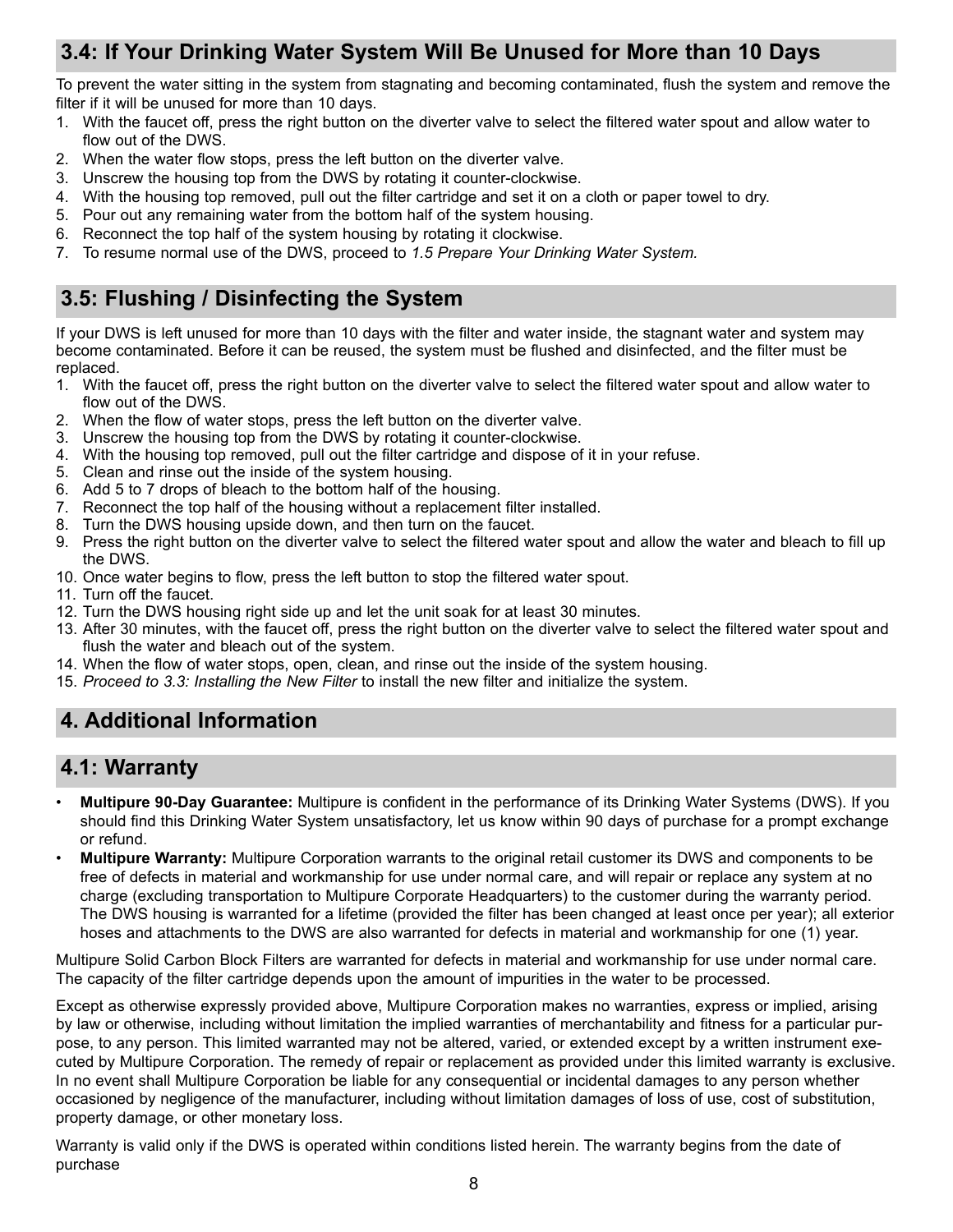#### **4.2: Performance Certifications**



#### **Multipure Drinking Water Systems Product Performance Tested and Certified**

Multipure Drinking Water Systems have been tested and certified by NSF International to comply with NSF/ANSI Standards 42 and 53 for the reduction of specific contaminants being considered as established or potential health hazards.

#### **Standard 42, Aesthetic Effects**

System tested and certified by NSF International against NSF/ANSI Standard 42 for the reduction of: Chloramine Chlorine taste and odor

Nominal Particulate reduction, class I

#### **Standard 53, Health Effects**

System tested and certified by NSF International against NSF/ANSI Standard 53 for the reduction of: Asbestos Chlordane Cyst Lead Mercury MTBE PCB Toxaphene Turbidity Radon VOC (listed below)

#### **Standard 401, Emerging Contaminants**

System tested and certified by NSF International against NSF/ANSI Standard 401 for the reduction of:

Atenolol Carbamazepine **DEET Linuron** Meprobamate **Metolachlor** Trimethoprim **TCEP TCPP**  Bisphenol A Estrone Ibuprofen Naproxen Nonyl phenol Phenytoin

Claims of capacity are not applicable to contaminants reduced by mechanical filtration because of broad variations in the quality and quantity of physical matter in your drinking water.



#### **Filter Model CB6AD**

#### **Volatile Organic Chemicals (VOC) includes:**

| <b>Disinfection By-Products</b> | <b>Chemicals</b>           | <b>Herbicides</b>           |
|---------------------------------|----------------------------|-----------------------------|
| chloropicrin                    | benzene                    | alachlor                    |
| haloacetonitriles (HAN):        | carbon tetrachloride       | atrazine                    |
| bromochloroacetonitrile         | chlorobenzene              | $2,4-D$                     |
| dibromoacetonitrile             | 1,2-dichloroethane         | dinoseb                     |
| dichloroacetonitrile            | 1,1-dichloroethylene       | pentachlorophenol           |
| trichloroacetonitrile           | cis-1,2-dichloroethylene   | $2,4,5$ -TP (silvex)        |
| haloketones (HK):               | 1,2-dichloropropane        |                             |
| 1,1-dichloro-2-Propanone        | cis-1,3-dichloropropylene  |                             |
| 1,1-trichloro-2-Propanone       | ethylbenzene               | <b>Pesticides</b>           |
| trihalomethanes (THMs; TTHMs):  | hexachlorobutadiene        | carbofuran                  |
| bromodichloromethane            | hexachlorocyclopentadiene  | dibromochloropropane (DBCP) |
| bromoform                       | simazine                   | o-dichlorobenzene           |
| chloroform                      | styrene                    | p-dichlorobenzene           |
| dibromochloromethane            | 1,1,2,2-tetrachloroethane  | endrin                      |
| tribromoacetic acid             | tetrachloroethylene        | ethylene dibromide (EDB)    |
|                                 | toluene                    | heptachlor                  |
|                                 | trans-1,2-dichloroethylene | heptachlor epoxide          |
|                                 | 1,2,4-trichlorobenzene     | lindane                     |
|                                 | 1,1,1-trichloroethane      | methoxychlor                |
|                                 | 1,1,2-trichloroethane      |                             |
|                                 | trichloroethylene          |                             |
|                                 | xylenes (total)            |                             |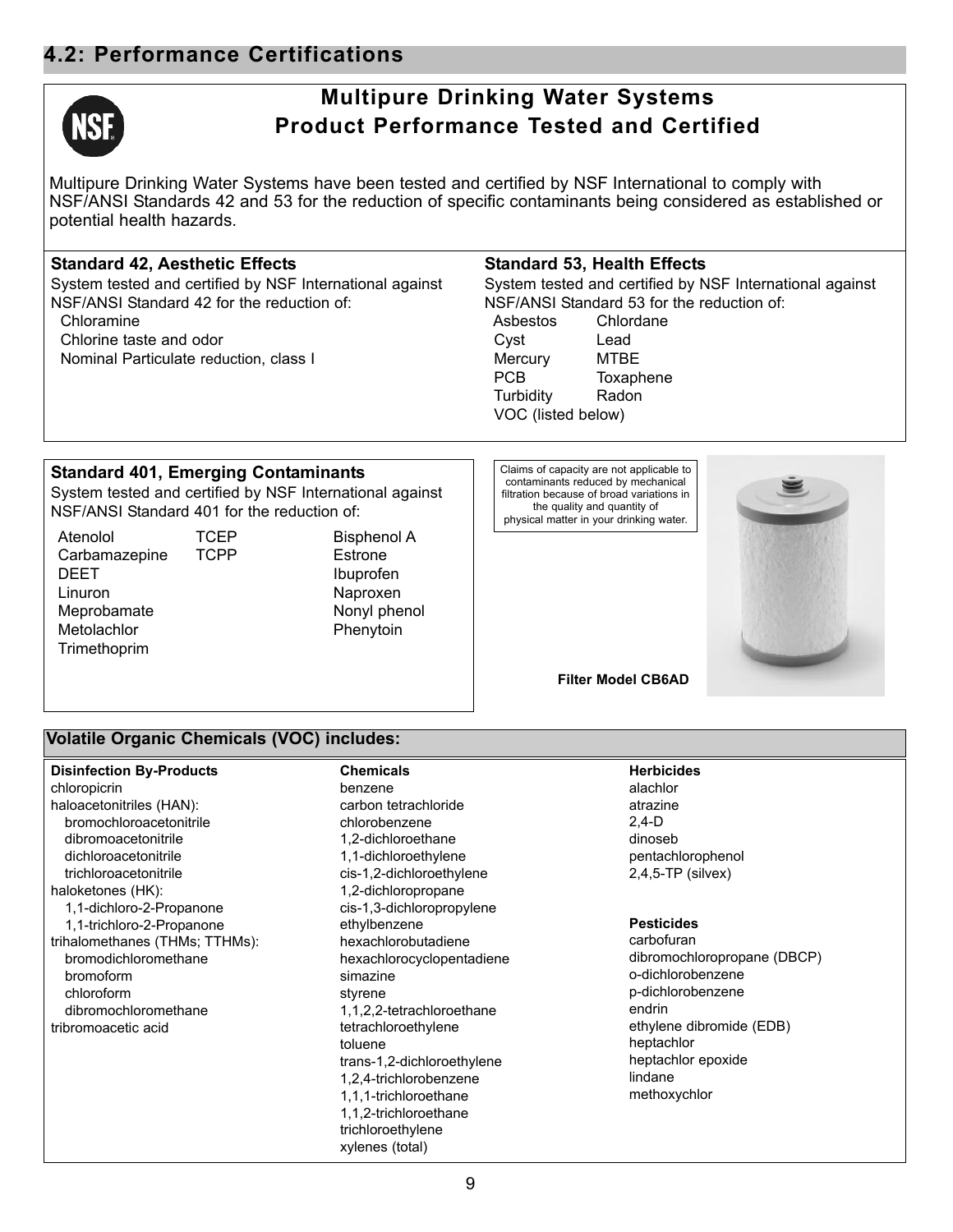#### **4.3: Performance Date Sheet**

#### **Performance Data Sheet**



Multipure Drinking Water Systems have been tested and certified under NSF/ANSI Standard Nos. 53 as shown below. The concentration of the indicated substances in water entering the system was reduced to a concentration less than or equal to the permissible limit for water leaving the system, as specified in NSF/ANSI 53, Health Effects.



MULTIPURE'

#### **For Model No. MPAD**

|                                             |             |                                         | Maximum permissible     |
|---------------------------------------------|-------------|-----------------------------------------|-------------------------|
|                                             |             | <b>Influent challenge</b>               | product water           |
|                                             | Percent     | concentration                           | concentration           |
| <b>Substance</b>                            | Reduction** | (mg/L unless specified)                 | (mg/L unless specified) |
| <b>ALACHLOR*</b>                            | >98%        | 0.05                                    | 0.001                   |
|                                             |             | 107 to 10 <sup>8</sup> fibers/L; fibers |                         |
| <b>ASBESTOS</b>                             | >99.9%      | greater than 10                         | 99% reduction           |
|                                             |             | micrometers in length                   | requirement             |
| <b>ATRAZINE*</b>                            | >97%        | 0.1                                     | 0.003                   |
| <b>BENZENE*</b>                             | >99%        | 0.081                                   | 0.001                   |
| <b>BROMODICHLOROMETHANE</b> (TTHM)*         | >99.8%      | $0.300 + 0.30$                          | 0.015                   |
| <b>BROMOFORM</b> (TTHM)*                    | >99.8%      | $0.300 + 0.30$                          | 0.015                   |
| CARBOFURAN (Furadan)*                       | >99%        | 0.19                                    | 0.001                   |
| <b>CARBON TETRACHLORIDE*</b>                | 98%         | 0.078                                   | 0.0018                  |
| <b>CHLORDANE</b>                            | >99.5%      | $0.04 + 410%$                           | 0.002                   |
| CHLOROBENZENE (Monochlorobenzene)*          | >99%        | 0.077                                   | 0.001                   |
| <b>CHLOROPICRIN*</b>                        | 99%         | 0.015                                   | 0.0002                  |
| CHLOROFORM (TTHM)* (surrogate chemical)     | >99.8%      | $0.300 + 0.30$                          | 0.015                   |
| Cryptosporidium (CYST)                      | 99.95%      | minimum 50,000/mL                       | 99.95%                  |
| CYST (Giardia; Cryptosporidium; Entamoeba;  | 99.95%      | minimum 50,000/mL                       | 99.95%                  |
| Toxoplasma)                                 |             |                                         |                         |
| $2,4-0*$                                    | 98%         | 0.110                                   | 0.0017                  |
| DBCP (see Dibromochloropropane)*            | >99%        | 0.052                                   | 0.00002                 |
| 1,2-DCA (see 1,2-DICHLOROETHANE)*           | 95%         | 0.088                                   | 0.0048                  |
| 1,1-DCE (see 1,1-DICHLOROETHYLENE)*         | >99%        | 0.083                                   | 0.001                   |
| DIBROMOCHLOROMETHANE (TTHM;                 | >99.8%      | $0.300 + 0.30$                          | 0.015                   |
| Chlorodibromomethane)*                      |             |                                         |                         |
| DIBROMOCHLOROPROPANE (DBCP)*                | >99%        | 0.052                                   | 0.00002                 |
| o-DICHLOROBENZENE (1,2 Dichlorobenzene)*    | >99%        | 0.08                                    | 0.001                   |
| p-DICHLOROBENZENE (para-Dichlorobenzene)*   | >98%        | 0.04                                    | 0.001                   |
| 1,2-DICHLOROETHANE (1,2-DCA)*               | 95%         | 0.088                                   | 0.0048                  |
| 1,1-DICHLOROETHYLENE (1,1-DCE)*             | >99%        | 0.083                                   | 0.001                   |
| CIS-1,2-DICHLOROETHYLENE*                   | >99%        | 0.17                                    | 0.0005                  |
| TRANS-1,2- DICHLOROETHYLENE*                | >99%        | 0.086                                   | 0.001                   |
| 1,2-DICHLOROPROPANE (Propylene Dichloride)* | >99%        | 0.08                                    | 0.001                   |
| CIS-1,3- DICHLOROPROPYLENE*                 | >99%        | 0.079                                   | 0.001                   |
| <b>DINOSEB*</b>                             | 99%         | 0.17                                    | 0.0002                  |
| EDB (see ETHYLENE DIBROMIDE)*               | >99%        | 0.044                                   | 0.00002                 |
| <b>ENDRIN*</b>                              | 99%         | 0.053                                   | 0.00059                 |
| Entamoeba (see CYSTS)                       | 99.95%      | minimum 50,000/mL                       | 99.95%                  |
| <b>ETHYLBENZENE*</b>                        | >99%        | 0.088                                   | 0.001                   |
| ETHYLENE DIBROMIDE (EDB)*                   | >99%        | 0.044                                   | 0.00002                 |
| Furadan (see CARBOFURAN)*                   | >99%        | 0.19                                    | 0.001                   |

\*\*Percent reduction reflects actual performance of Multipure product as specifically tested (at 200% of capacity, i.e. 1500 *gallons). Percent reduction shown for VOCs\* reflects the allowable claims for Volatile Organic Chemicals/Compounds* as per Tables. Chloroform was used as a surrogate for VOC reduction claims: the Multipure Systems' actual reduction *rate of Chloroform was >99.8% as tested (at 200% of capacity).*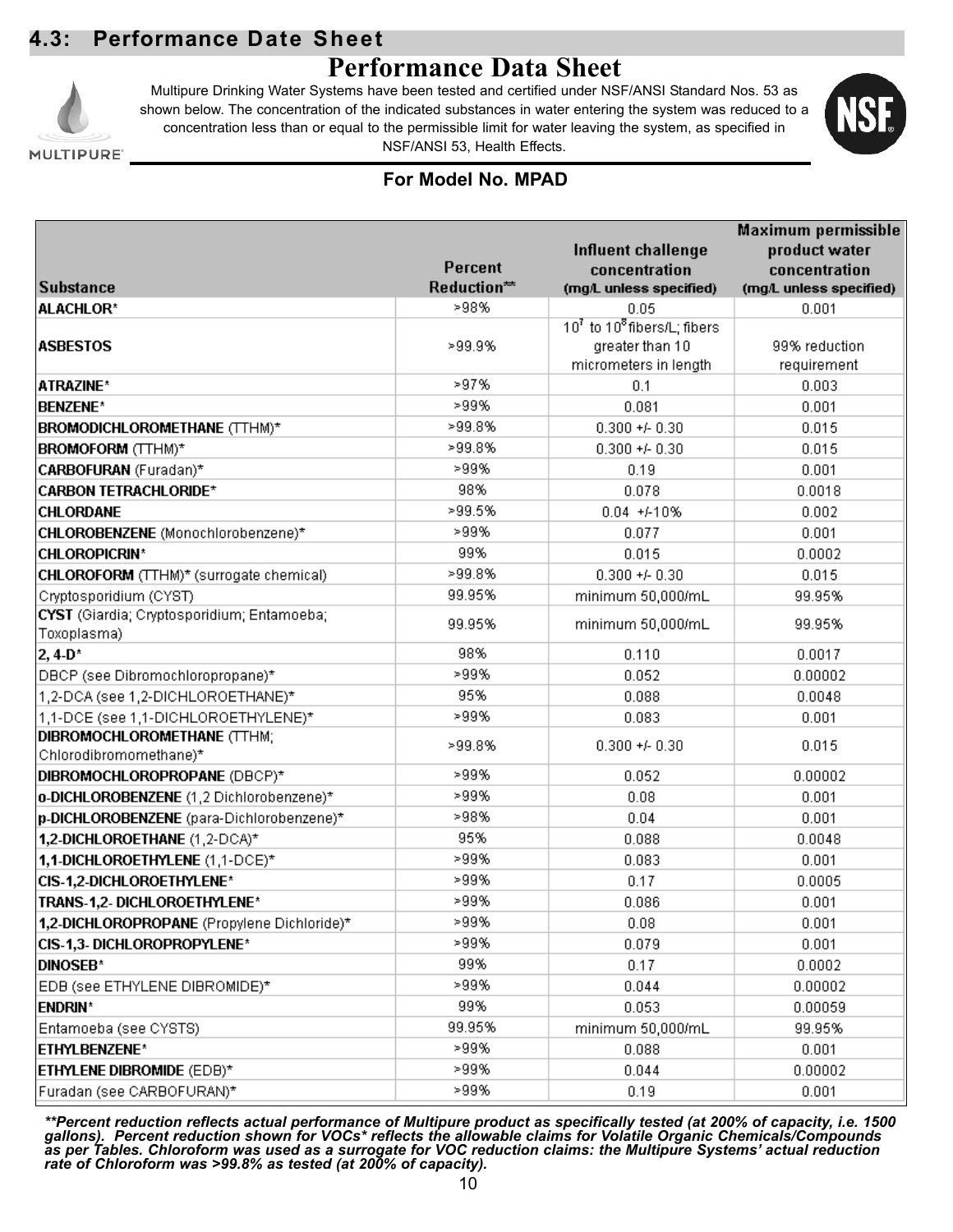#### **4.3: Performance Data Sheet (continued)**

| <b>Substance</b>                                     | Percent Reduction** | Influent challenge<br>concentration<br>(mg/L unless specified) | Maximum permissible<br>product water<br>concentration<br>(mg/L unless specified) |
|------------------------------------------------------|---------------------|----------------------------------------------------------------|----------------------------------------------------------------------------------|
|                                                      | >99.95%             |                                                                |                                                                                  |
| Giardia Lamblia (see CYST)                           |                     | minimum 50,000/mL                                              | 99.95%                                                                           |
| HALOACETONITRILES (HAN)*                             | 98%                 |                                                                |                                                                                  |
| <b>BROMOCHLOROACETONITRILE</b>                       | 98%                 | 0.022                                                          | 0.0005                                                                           |
| <b>DIBROMOACETONITRILE</b>                           |                     | 0.024                                                          | 0.0006                                                                           |
| DICHLOROACETONITRILE                                 | 98%                 | 0.0096                                                         | 0.0002                                                                           |
| <b>TRICHLOROACETONITRILE</b>                         | 98%                 | 0.015                                                          | 0.0003                                                                           |
| <b>HALOKETONES (HK):*</b>                            |                     |                                                                |                                                                                  |
| 1.1-DICHLORO-2-PROPANONE                             | 99%                 | 0.0072                                                         | 0.0001                                                                           |
| 1,1,1-TRICHLORO-2-PROPANONE                          | 96%                 | 0.0082                                                         | 0.0003                                                                           |
| <b>HEPTACHLOR*</b>                                   | $>99\%$             | 0.25                                                           | 0.00001                                                                          |
| <b>HEPTACHLOR EPOXIDE*</b>                           | 98%                 | 0.0107                                                         | 0.0002                                                                           |
| HEXACHLOROBUTADIENE (Perchlorobutadiene)*            | >98%                | 0.044                                                          | 0.001                                                                            |
| HEXACHLOROCYCLOPENTADIENE*                           | >99%                | 0.060                                                          | 0.000002                                                                         |
| <b>LEAD</b> ( $pH 6.5$ )                             | >99.3%              | $0.15 + 1.10%$                                                 | 0.010                                                                            |
| <b>LEAD</b> ( $pH 8.5$ )                             | >99.3%              | $0.15 + 1.10%$                                                 | 0.010                                                                            |
| LINDANE*                                             | >99%                | 0.055                                                          | 0.00001                                                                          |
| <b>MERCURY</b> ( $pH 6.5$ )                          | $>99\%$             | $0.006 +/- 10%$                                                | 0.002                                                                            |
| <b>MERCURY</b> ( $pH 8.5$ )                          | >99%                | $0.006 +/- 10\%$                                               | 0.002                                                                            |
| METHOXYCHLOR*                                        | $>99\%$             | 0.050                                                          | 0.0001                                                                           |
| Methylbenzene (see TOLUENE)*                         | >99%                | 0.078                                                          | 0.001                                                                            |
| Monochlorobenzene (see CHLOROBENZENE)*               | $>99\%$             | 0.077                                                          | 0.001                                                                            |
| MTBE (methyl tert-butyl ether)                       | >96.6%              | $0.015 + 20%$                                                  | 0.005                                                                            |
| POLYCHLORINATED BIPHENYLS (PCBs, Aroclor 1260)       | >99.9%              | $0.01 +/- 10%$                                                 | 0.0005                                                                           |
| PCE (see TETRACHLOROETHYLENE)*                       | >99%                | 0.081                                                          | 0.001                                                                            |
| PENTACHLOROPHENOL*                                   | >99%                | 0.096                                                          | 0.001                                                                            |
| Perchlorobutadiene (see HEXACHLOROBUTADIENE)*        | >98%                | 0.044                                                          | 0.001                                                                            |
| Propylene Dichloride (see 1,2 -DICHLOROPROPANE)*     | $>99\%$             | 0.080                                                          | 0.001                                                                            |
| <b>RADON</b>                                         | >94.9%              | 4000 ± 1000 pCi/L                                              | 300 pCi/L                                                                        |
| SIMAZINE*                                            | >97%                | 0.120                                                          | 0.004                                                                            |
| Silvex (see 2,4,5-TP)*                               | 99%                 | 0.270                                                          | 0.0016                                                                           |
| <b>STYRENE</b> (Vinylbenzene)*                       | >99%                | 0.15                                                           | 0.0005                                                                           |
| 1,1,1-TCA (see 1,1,1 - TRICHLOROETHANE)*             | 95%                 | 0.084                                                          | 0.0046                                                                           |
| TCE (see TRICHLOROETHYLENE)*                         | $>99\%$             | 0.180                                                          | 0.0010                                                                           |
| 1,1,2,2- TETRACHLOROETHANE*                          | $>99\%$             | 0.081                                                          | 0.001                                                                            |
| TETRACHLOROETHYLENE*                                 | $>99\%$             | 0.081                                                          | 0.001                                                                            |
| TOLUENE (Methylbenzene)*                             | $>99\%$             | 0.078                                                          | 0.001                                                                            |
| <b>TOXAPHENE</b>                                     | >92.9%              | $0.015 + 4.10%$                                                | 0.003                                                                            |
| Toxoplasma (see CYSTS)                               | 99.95%              | minimum 50,000/mL                                              | 99.95%                                                                           |
| $2,4,5$ -TP (Silvex)*                                | 99%                 | 0.270                                                          | 0.0016                                                                           |
| TRIBROMOACETIC ACID*                                 | 98%                 | 0.042                                                          | 0.001                                                                            |
| 1,2,4 TRICHLOROBENZENE (Unsymtrichlorobenzene)*      | >99%                | 0.160                                                          | 0.0005                                                                           |
| 1,1,1-TRICHLOROETHANE (1,1,1-TCA)*                   | 95%                 | 0.084                                                          | 0.0046                                                                           |
| 1,1,2-TRICHLOROETHANE*                               | $>99\%$             | 0.150                                                          | 0.0005                                                                           |
| TRICHLOROETHYLENE (TCE)*                             | >99%                | 0.180                                                          | 0.0010                                                                           |
| TRIHALOMETHANES (TTHM) (Chloroform; Bromoform;       |                     |                                                                |                                                                                  |
| Bromodichloromethane; Dibromochloromethane)          | >99.8%              | $0.300 + 0.30$                                                 | 0.015                                                                            |
| <b>TURBIDITY</b>                                     | >99%                | 11 +/- 1 NTU                                                   | $0.5$ NTU                                                                        |
| Unsym-Trichlorobenzene (see 1,2,4-TRICHLOROBENZENE)* | >99%                | 0.160                                                          | 0.0005                                                                           |
| Vinylbenzene (see STYRENE)*                          | >99%                | 0.150                                                          | 0.0005                                                                           |
| XYLENES (TOTAL)*                                     | $>99\%$             | 0.070                                                          | 0.001                                                                            |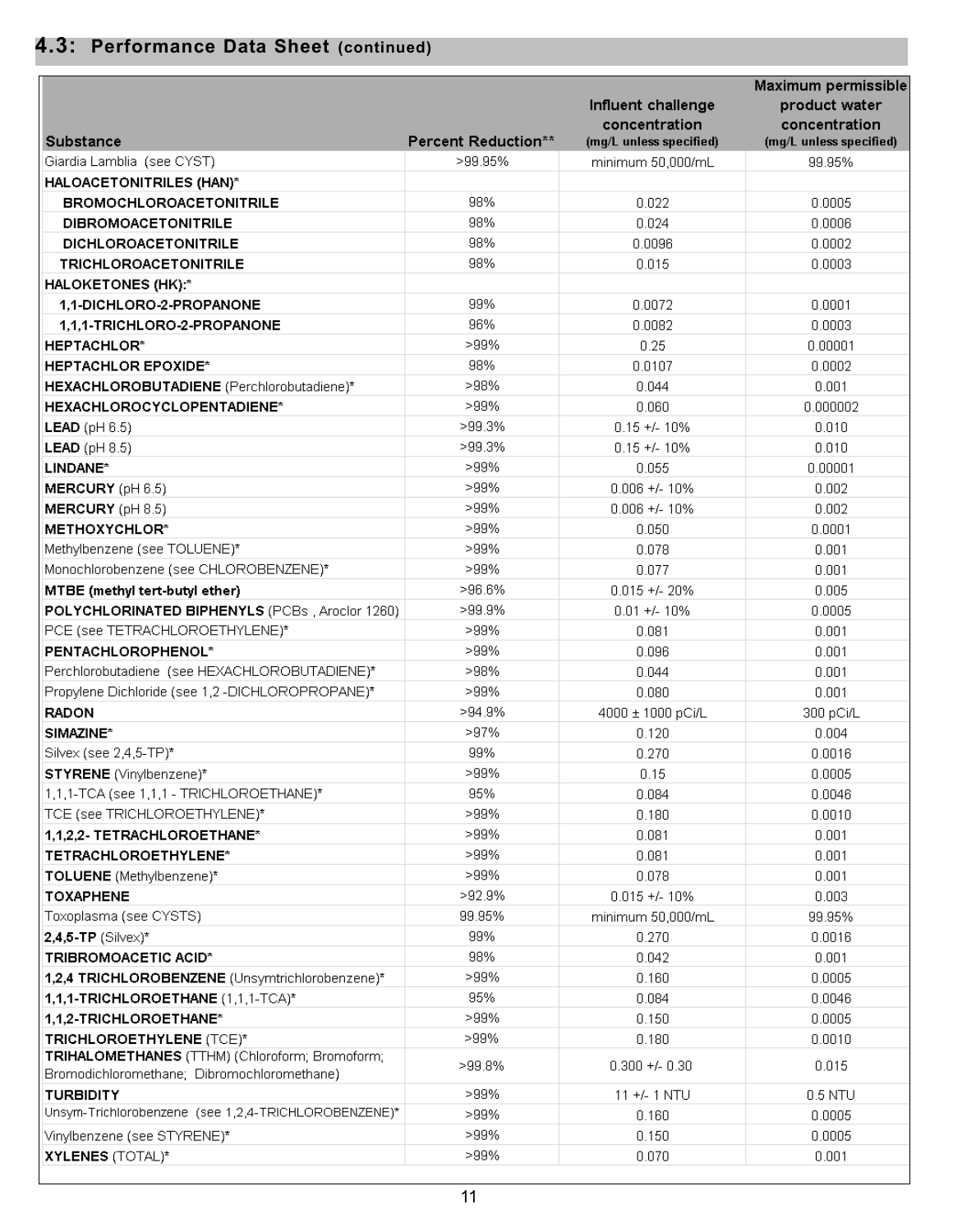#### **NSF/ANSI 42 - Aesthetic Effects**

The System has been tested according to NSF/ANSI Standard 42 for the reduction of the following substances. The concentration of the indicated substances in water entering the system was reduced to a concentration less than or equal to the permissible limit for water leaving the system.

| <b>Substance</b>                                                                 | Percent<br>$Reduction**$ | Influent challenge<br>concentration<br>(mg/L unless specified) | <b>Maximum permissible</b><br>product water<br>concentration<br>(mg/L unless specified) |
|----------------------------------------------------------------------------------|--------------------------|----------------------------------------------------------------|-----------------------------------------------------------------------------------------|
| <b>CHLORAMINE as Aesthetic Effect (As)</b><br>Monochloramine)                    | $>97\%$                  | $3.0 \text{ ma/L} + 4.10\%$                                    | $0.5$ ma/L                                                                              |
| <b>CHLORINE as Aesthetic Effect</b>                                              | 99%                      | 2.0 Mg/L +/- 10%                                               | $>$ or = 50%                                                                            |
| PARTICULATE, (Nominal Particulate Reduction, Class<br>II, Particles 0.5 TO <1 UM | Class I $> 99\%$         | At Least 10,000 particles/mL                                   | $\ge$ or = 85%                                                                          |

Note: This addresses the U.S. Environmental Protection Agency (EPA) Primary and Secondary Drinking Water Regulations in effect at its time of publication, they relate to Multipure's performance in conformance to the industry performance criteria. These regulations are continually being updated at the Federal level. Accordingly, this list of MCls will be reviewed and amended when appropriate. Please see sales brochure for list of product certifications.

#### **NSF/ANSI 401 - Emerging Contamiants**

This system has been tested according to NSF/ANSI 401 for reduction of the substances listed below. The concentration of the indicated substances in water entering the system was reduced to a concentration less than or equal to the permissible limit for water leaving the system, as specified in the NSF/ANSI 401.

|                                                                          | % of             | <b>Influent</b>    |                          |
|--------------------------------------------------------------------------|------------------|--------------------|--------------------------|
| Contaminant                                                              | reduction        | Concentration      | <b>Max Allowable</b>     |
|                                                                          | Group I          |                    |                          |
| Atenolol                                                                 | >95.2%           | $200 \pm 20\%$     | $0.00003$ mg/L           |
| Carbamazepine                                                            | >98.3%           | $1400 \pm 20\%$    | 0.0002 mg/L              |
| DEET                                                                     | >95.5%           | 1401 ± 20 <b>%</b> | $0.0002 \,\text{mg/L}$   |
| Linuron                                                                  | >96.2%           | $140 \pm 20\%$     | 0.00002 mg/L             |
| Meprobamate                                                              | >94.9%           | $400 \pm 20\%$     | $0.00006$ mg/L           |
| Metolachlor                                                              | >98.5%           | $1400 \pm 20%$     | $0.0002 \,\mathrm{mg/L}$ |
| Trimethoprim                                                             | >96.2%           | $140 \pm 20\%$     | 0.00002 mg/L             |
|                                                                          | Group II         |                    |                          |
| TCEP                                                                     | >97.9%           | $5000 \pm 20\%$    | 0.0007 mg/L              |
| TCPP                                                                     | 97.8%            | $5000 \pm 20\%$    | 0.0007 mg/L              |
|                                                                          | <b>Group III</b> |                    |                          |
| Bisphenol A                                                              | 99%              | 2000 ± 20%         | $0.0003 \,\mathrm{mg/L}$ |
| Estrone                                                                  | >96.4%           | $140 \pm 20\%$     | 0.00002 mg/L             |
| Ibuprofen                                                                | >95.2%           | $400 \pm 20\%$     | $0.00006$ mg/L           |
| Naproxen                                                                 | >96.7%           | $140 \pm 20\%$     | $0.00002$ mg/L           |
| Nonyl phenol                                                             | >97.5%           | $1400 \pm 20\%$    | $0.0002 \,\text{mg/L}$   |
| Phenytoin                                                                | $>95.2\%$        | $200 \pm 20\%$     | 0.00003 mg/L             |
| $^1$ NSF Standard 401 has been deemed as "incidental contaminants $\ell$ |                  |                    |                          |

emerging compounds". Incidental contaminants are those compounds that have been detected in drinking water suppliers at trace levels. While occurring at only trace levels these compounds can affect the public acceptance/perception of drinking water quality.

#### **NOTES:**

- 1. Multipure Drinking Water Systems have been certified, as indicated, by NSF International for compliance to NSF/ANSI Standard Nos. 42, 53 & 401.
- 2. The Multipure Drinking Water Systems have been certified by the State of California Department of Public Health for the reduction of specific contaminants listed herein.
- 3. Chloroform was used as a surrogate for claims of reduction of VOCs. Multipure Systems tested at >99.8% actual reduction of Chloroform. Percent reduction shown herein reflects the allowable claims for VOCs as per tables in the Standard.
- 4. **Do not use with water that is microbiologically unsafe or of unknown quality without adequate disinfection before or after the system. Systems certified for cyst reduction may be used on disinfected water that may contain filterable cysts.**
- 5. Filter life will vary in proportion to the amount of water used and the level of impurities in the water being processed. For optimum performance, it is essential that the filter be replaced on a regularly scheduled basis as follows: (a) annually; (b) when the unit's rated capacity has been reached; (c) the flow rate diminishes; or (d) the filter becomes saturated with bad tastes and odors.
- 6. Multipure Drinking Water System Housings are warranted for a lifetime (provided that filter has been changed at least once per year). All exterior hoses and attachments to the System are warranted for one year. Please see the Owner's Manual for complete product guarantee and warranty information.
- 7. Please see the Owner's Manual for installation instructions and operating procedures.
- 8. In compliance with New York law, it is recommended that before purchasing a water treatment system, NY residents have their water supply tested to determine their actual water treatment needs. Please compare the capabilities of the Multipure unit with your actual water treatment needs.
- 9. While testing was performed under standard laboratory conditions, actual performance may vary.
- 10. The list of substances which the treatment device reduces does not necessarily mean that these substances are present in your tap water.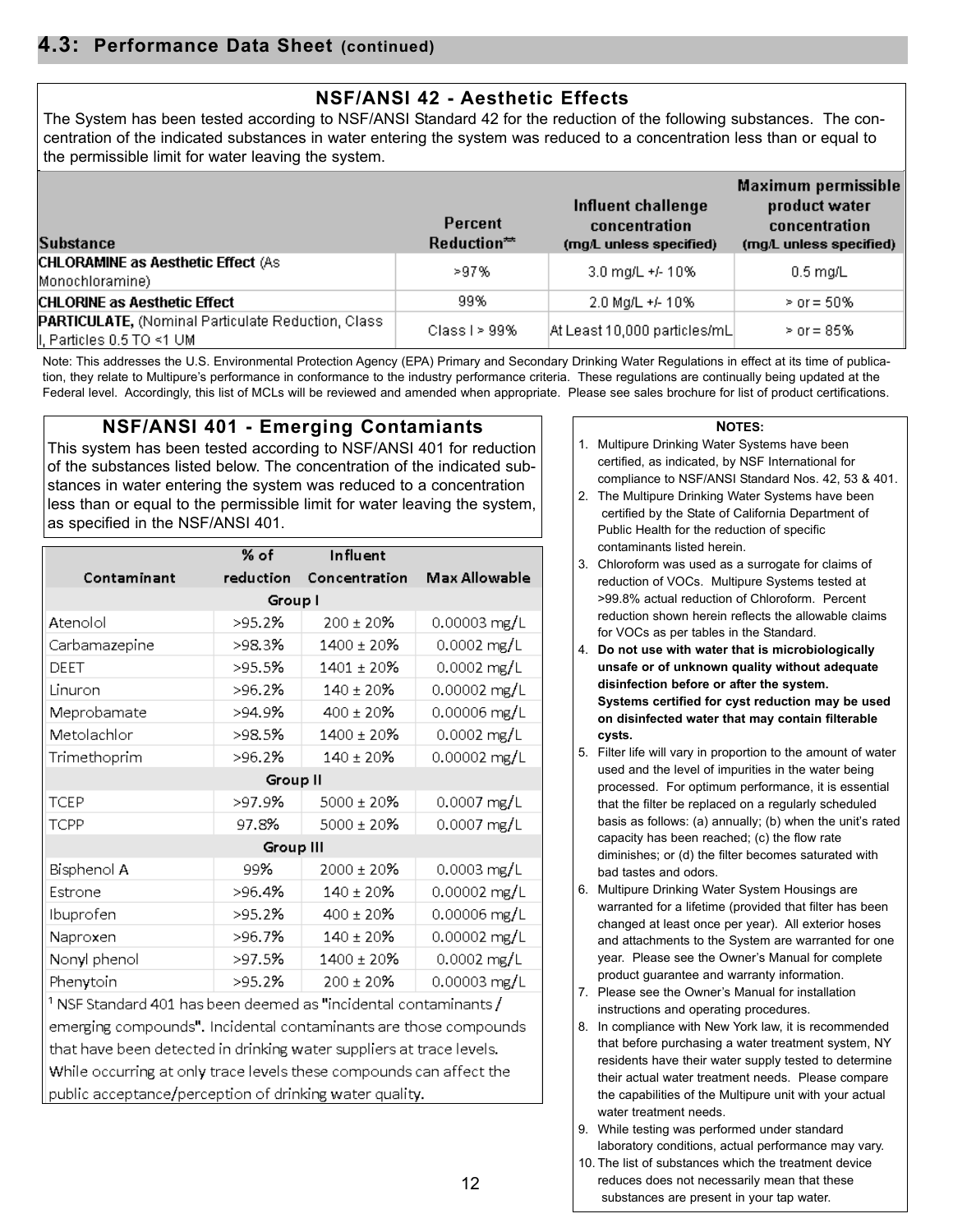#### **California Certification Department of Public Health 4.4:**



Do not use where water is microbiologically unsafe or with water of unknown quality, except that systems certified for cyst reduction may be used on disinfected waters that may contain filterable cysts.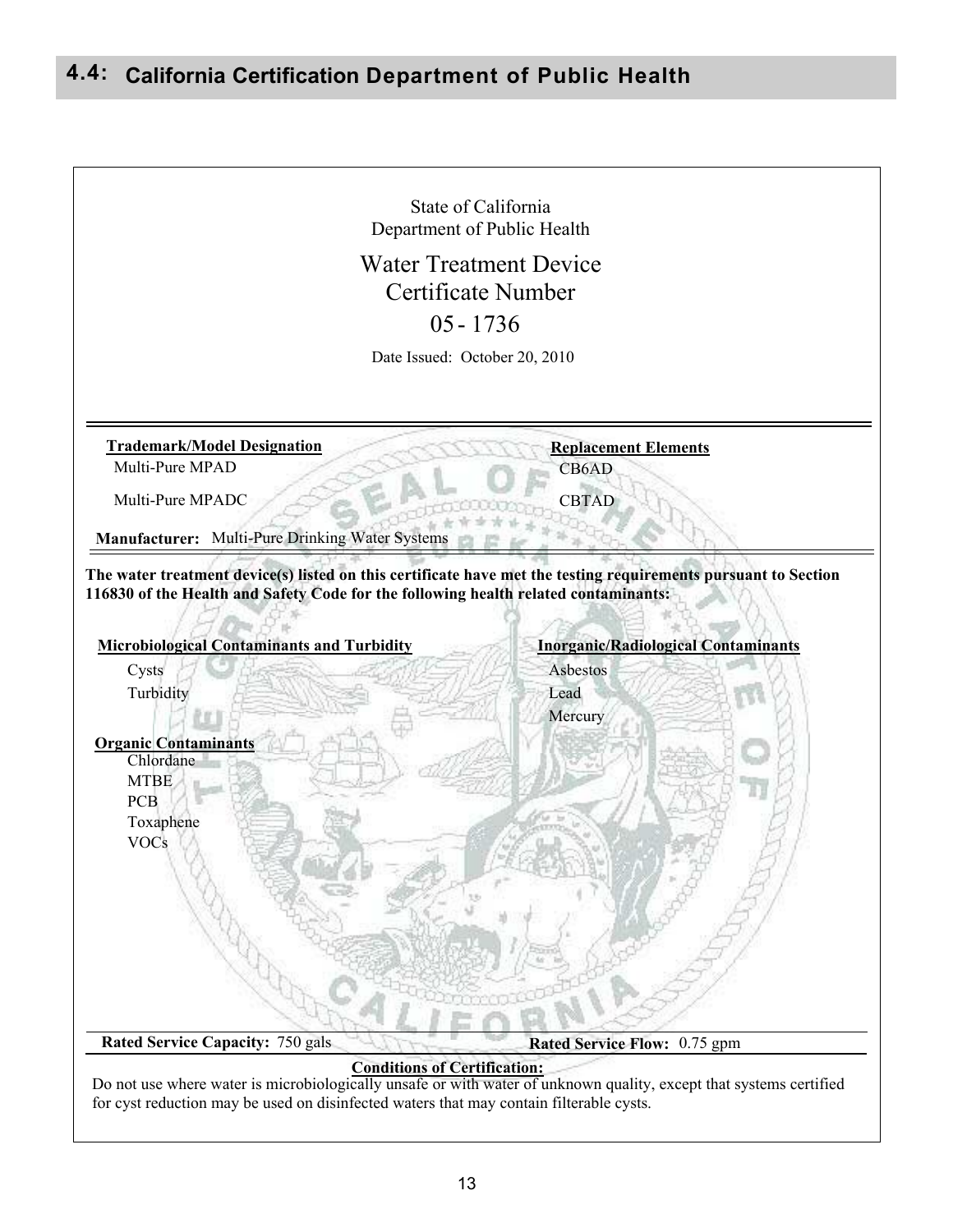#### **4.5: Troubleshooting**

| <b>Issue</b>                                               | <b>Solution</b>                                                                                                                                                                                                                                                                                                                                                                                                                                                                                                                                                         |
|------------------------------------------------------------|-------------------------------------------------------------------------------------------------------------------------------------------------------------------------------------------------------------------------------------------------------------------------------------------------------------------------------------------------------------------------------------------------------------------------------------------------------------------------------------------------------------------------------------------------------------------------|
| Odor - rotten eggs,<br>no discoloration on                 | A rotten egg odor is a sign that H <sub>2</sub> S (hydrogen sulfide) gas is present in your water source.                                                                                                                                                                                                                                                                                                                                                                                                                                                               |
| the filter                                                 | If hydrogen sulfide gas is present in your water source, it is recommended that you rotate DWS usage between 2<br>filter cartridges. When the DWS emits the rotten egg smell, remove the filter and allow it to dry upside down to allow<br>the gas to dissipate (the filter can be reused once dry). Use the second filter in the unit while the first filter is drying.                                                                                                                                                                                               |
| Odor – rotten eggs,<br>with discoloration<br>on the filter | A rotten egg odor is a sign that H <sub>2</sub> S (hydrogen sulfide) is present in your water source. Filter discoloration can<br>determine the source:<br>orange/brownish colors - iron<br>$\bullet$<br>blackish colors - manganese<br>$\bullet$<br>slimy/blotchy colors - decaying organisms<br>$\bullet$<br>When hydrogen sulfide comes from a source that discolors the filter cartridge and creates a strong rotten egg odor,                                                                                                                                      |
|                                                            | the only recommended solution is to change the filter cartridge.                                                                                                                                                                                                                                                                                                                                                                                                                                                                                                        |
| Color - milky color<br>in the water                        | Milky color in the water is typically caused by air bubbles in the water. Higher than normal water pressure through<br>the DWS can create these small air bubbles, but they do not affect system performance.                                                                                                                                                                                                                                                                                                                                                           |
|                                                            | For countertop systems, turn on the water and engage the diverter valve while slightly reducing the water flow. Less<br>water pressure through the system can prevent air bubbles from forming.                                                                                                                                                                                                                                                                                                                                                                         |
| Color – black color<br>in the water                        | Black color in the water is typically caused by residual carbon dust from the filter.                                                                                                                                                                                                                                                                                                                                                                                                                                                                                   |
|                                                            | Allow water to run through the DWS for approximately 30 minutes to flush the filter. Residual carbon dust may<br>initially color the water black.                                                                                                                                                                                                                                                                                                                                                                                                                       |
| Flow rate - the water<br>flow rate is slow                 | The filter is designed to restrict its flow rate when clogged with particulates or other solid contaminants.                                                                                                                                                                                                                                                                                                                                                                                                                                                            |
|                                                            | When the water flow rate slows to the point of inconvenience, it is time to replace the filter cartridge. If other water<br>sources are on while using the DWS, turn them off to check if they are affecting the flow rate.                                                                                                                                                                                                                                                                                                                                             |
| Taste/Odor-<br>miscellaneous                               | The carbon block filter may have become saturated with the tastes and odors treated in your drinking water.                                                                                                                                                                                                                                                                                                                                                                                                                                                             |
|                                                            | To resolve this, change the filter.                                                                                                                                                                                                                                                                                                                                                                                                                                                                                                                                     |
| Bypass lever-<br>sticking (hard to<br>move)                | Minerals in the water can build up on the diverter valve, causing the bypass lever to stick and preventing the buttons<br>from being pressed easily.                                                                                                                                                                                                                                                                                                                                                                                                                    |
|                                                            | A sticking bypass lever can be solved by lubricating it or by dissolving the mineral deposits.<br>Lubrication - requires vegetable oil; because lubrication does not dissolve the mineral deposits, it may need to be<br>performed periodically.<br>Unscrew the diverter valve and remove from the faucet.<br>$\mathbf{1}$ .<br>2.<br>Pour a small amount of vegetable oil in the inlet hole.<br>3.<br>Push the left and right buttons on the diverter valve several times to lubricate it thoroughly.<br>Reconnect the diverter valve to the faucet.<br>4 <sup>1</sup> |
|                                                            | Dissolving - requires vinegar; may cause discoloration to the metal.<br>Unscrew the diverter valve and remove from the faucet.<br>1.<br>2.<br>Soak the diverter valve in a bowl of vinegar for 10 minutes.<br>Rinse the diverter valve and reconnect to the faucet.<br>3.                                                                                                                                                                                                                                                                                               |
| Bypass lever - stuck<br>(cannot be pressed)                | The bypass lever can occasionally become stuck due to the presence of air in the tubing. This can prevent the<br>buttons from being pressed.                                                                                                                                                                                                                                                                                                                                                                                                                            |
|                                                            | Unscrew the diverter valve and remove from the faucet.<br>$\mathbf{1}$ .<br>2.<br>Press the left and right buttons to test it. If they press in easily, then removing the diverter valve freed the air in<br>the tubing.<br>Reconnect the diverter valve to the faucet.<br>3.                                                                                                                                                                                                                                                                                           |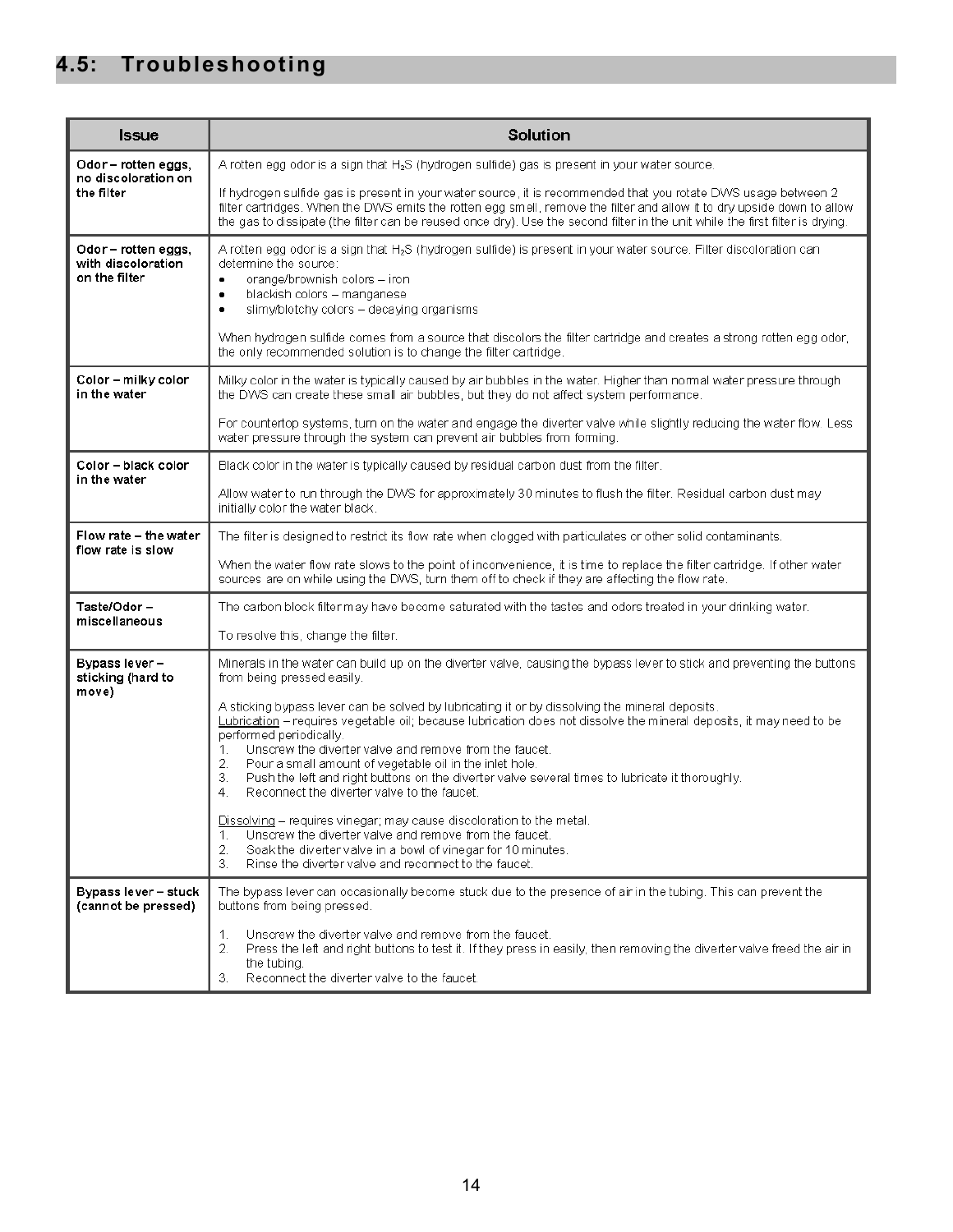#### **4.6: Frequently Asked Questions**

| Question                                                                                                                | Answer                                                                                                                                                                                                                                                                                                                                                                                                                                                                                                                                                                                                                                             |
|-------------------------------------------------------------------------------------------------------------------------|----------------------------------------------------------------------------------------------------------------------------------------------------------------------------------------------------------------------------------------------------------------------------------------------------------------------------------------------------------------------------------------------------------------------------------------------------------------------------------------------------------------------------------------------------------------------------------------------------------------------------------------------------|
| Will low pH or acidic water<br>affect the filter?                                                                       | No. Mineral components can determine the pH of water, and minerals dissolved in solution in the water<br>pass through the system unfiltered.<br>$pH 7$ = neutral<br>$\bullet$<br>$pH > 7$ = alkaline<br>$\bullet$<br>$pH < 7$ = acidic<br>$\bullet$                                                                                                                                                                                                                                                                                                                                                                                                |
| Does deionized water or soft<br>water have an effect on<br>Multipure water?                                             | No. Because Multipure filters do not treat the natural minerals dissolved in water, the hardness or softness<br>of water has no effect on the resultant filtered Multipure water.                                                                                                                                                                                                                                                                                                                                                                                                                                                                  |
| Can the Multipure system be<br>connected to an icemaker?                                                                | The Aquadome cannot be connected to an icemaker, although Multipure below sink Drinking Water<br>Systems (Aquaversa, Aquaperform) can be connected to the sink, refrigerator, water dispenser, or<br>icemaker.                                                                                                                                                                                                                                                                                                                                                                                                                                     |
| Can the Multipure system be<br>used during an emergency<br>or when the water is turned<br>off?                          | Yes. During an emergency or when the source water is off, you can hand pump or siphon water through the<br>Multipure system.<br>CAUTION: The Multipure system is not intended for use where the water is microbiologically unsafe or with<br>water of unknown quality without adequate disinfection before or after the unit. To disinfect questionable<br>source water, add 1/4 tsp. of household bleach per gallon of source water; the Multipure system will remove<br>this solution from the water during the filtering process. Hand pump kits and emergency kits are available<br>from Multipure.                                            |
| What causes white particles<br>to appear in Multipure water<br>when it is frozen or boiled?                             | Because the Aquadome does not reduce any natural minerals present in water, these minerals may solidify<br>when the water is frozen and appear as white flakes or specks when the water is melted or boiled.<br>Many natural minerals in water are beneficial to your health, and their existence in drinking water (in normal<br>quantities) is not cause for alarm. Minerals can be removed by Reverse Osmosis technology, which is<br>available through the Multipure AquaRO Drinking Water System.                                                                                                                                             |
| Why does the Multipure<br>system reduce Volatile<br>Organic Chemicals, but not<br>natural minerals?                     | Minerals are dissolved in solution and do not have an actual physical size; thus, the minerals pass through<br>the system unfiltered.                                                                                                                                                                                                                                                                                                                                                                                                                                                                                                              |
| Should sediment be<br>removed with a standard<br>filter first?                                                          | In areas with excessive sedimentation, pre-filtration can help extend the operational efficiency of the<br>Multipure filter; however, in most areas it is unnecessary.<br>Multipure Drinking Water Systems utilize a double-filter mechanic. The outer material is a pre-filter that<br>protects the solid carbon block from prematurely clogging with large sediment.                                                                                                                                                                                                                                                                             |
| Why is the compressed solid<br>carbon block filter more<br>efficient that (loose) granular<br>activated carbon filters? | Multipure's densely compacted solid carbon block filters force water through microscopic pores of carbon -<br>much smaller than those of granular activated carbon - thus more effectively reducing particulate matter<br>and contaminants that affect the taste and odor of the water.                                                                                                                                                                                                                                                                                                                                                            |
| What is the difference<br>between a "water softener"<br>and a Multipure Drinking<br>Water System?                       | Water softeners are not designed to treat drinking water for contaminants; instead, they are designed to<br>adjust the hardness (mineral content) of the water. Multipure systems do not remove dissolved minerals<br>from the water, because natural minerals often found in water are considered beneficial to good health.<br>Soft water is often desirable for bathing and laundering purposes, and may extend the life of hot water<br>heaters and boilers. However, soft water is not recommended for use on plants or lawns. Multipure<br>recommends that you bypass a water softener when installing your Multipure Drinking Water System. |
| Can the Multipure Drinking<br>Water System be used with<br>untreated water?                                             | Questionable water sources should be disinfected prior to use. To disinfect questionable source water, add<br>1/4 tsp of household bleach per gallon of source water; the Multipure system will remove this solution from<br>the water during the filtering process.<br>Multipure systems are designed to be used with municipally treated water; they are not intended to be used<br>where the water is microbiologically unsafe or with water of unknown quality without adequate disinfection<br>before or after the unit. Systems certified for cyst reduction may be used on disinfected waters that may<br>contain filterable cysts.         |